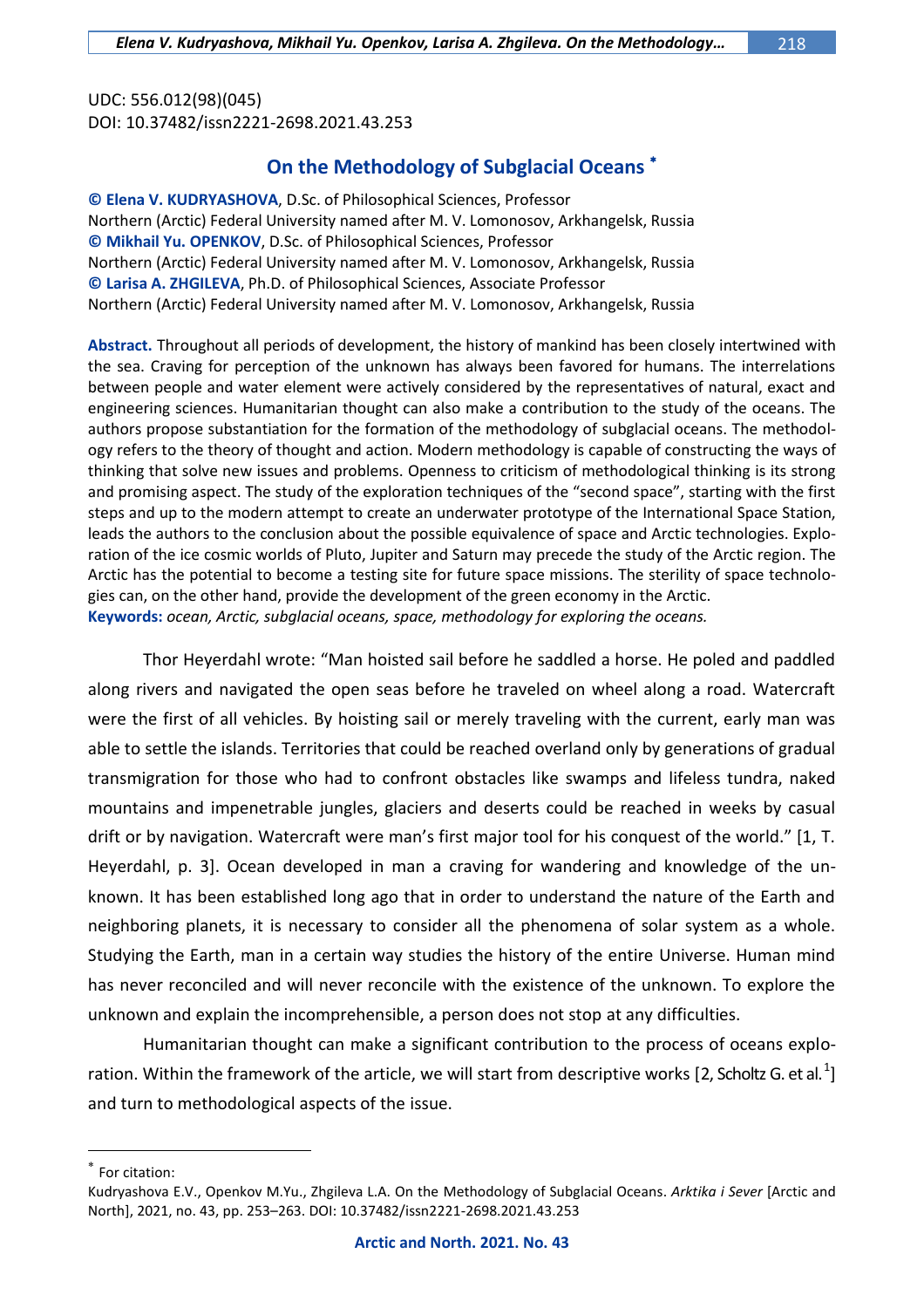To date, about 580 inhabitants of our planet have flown into space. A total of 13 people have visited the moon. Only three people have conquered the maximum ocean depth in the Mariana Trench. But no one has seen the real North Pole until now: the ocean bed under a solid ice cover. No one dared to descend to the bottom of the top of the world to a depth of 4300 meters under an ice dome of 2.5 meters. This was done only by a Russian expedition led by the outstanding polar explorer Artur Nikolaevich Chilingarov. The landing of a deep-sea vehicle on the bottom of the Arctic Ocean near the North Pole can be classified as a geographical discovery. No one in the entire history of mankind has come into direct contact with open space, which could not but affect the mental state of cosmonaut A.N. Leonov. None of the people have ever been at such a depth, and even under the ice of the North Pole. All this was taken into account by the organizer of the expedition. "It was a victory of human mind, will, courage, daring, aspirations to comprehend the unknown, which had not been conquered before. It was a leap of trust" [3, Sagalevich A.M., p. 266]. Into the "second space".

The exploration of the ocean as a "second space" is increasingly attracting the attention of the international scientific community. Fabien Cousteau, the grandson of legendary ocean explorer Jacques Cousteau, wants to build the equivalent of the International Space Station (ISS), but on the ocean floor deep below the surface, as CNN reports. "Ocean exploration is 1000 times more important than space exploration for our survival, for our trajectory into the future," Cousteau told CNN. "It's our life support system. It is the very reason why we exist in the first place." Space exploration gets vastly more funding than its oceanic counterpart, according to CNN, despite the fact that humans have only explored about five percent of Earth's oceans and mapped only 20 percent<sup>2</sup>.

Claude Jean Riffaud writes that a parallel can be drawn between work underwater and in space. "They are related to the life support of a person in unusual conditions. The oceanaut, like the astronaut, is isolated in his capsule, he is threatened by lots of dangers. The first one is separated from the usual terrestrial world by the endless space, the second — by a gigantic layer of water, and the huge hydrostatic pressure is no less dangerous than the vacuum. It takes about the same time for return from the Moon to the Earth and for transition from pressure at a depth of 250 meters to normal earth pressure." But the history of ocean exploration has its own peculiarities. "A person has long had the opportunity to explore the underwater world, with certain restrictions" [4, Riffaud, p. 110–111].

For a long time, space exploration seemed to be a matter of manned astronautics. Humans can inhabit near-Earth space in orbitals, the Moon, maybe even Mars. But it's a divergence of humanity. Distant worlds are only open to robots. So is the ocean. Humans can explore the shelf, but

<sup>1</sup> Zaucha J., Gee K. Maritime Spatial Planning: Past, Present, Future. Springer Nature, 2019. 496 p. https://doi.org/10.1007/978-3-319-98696-8\_2 (accessed 02 September 2020).

<sup>&</sup>lt;sup>2</sup> Tangermann V. Check out This Amazing Design for an Underwater «Space Station». Ocean exploration is 1,000 times more important than space exploration». *Futurism*. URL: https://futurism.com/check-out-this-amazing-design-for-anunderwater-space-station (accessed 02 September 2020).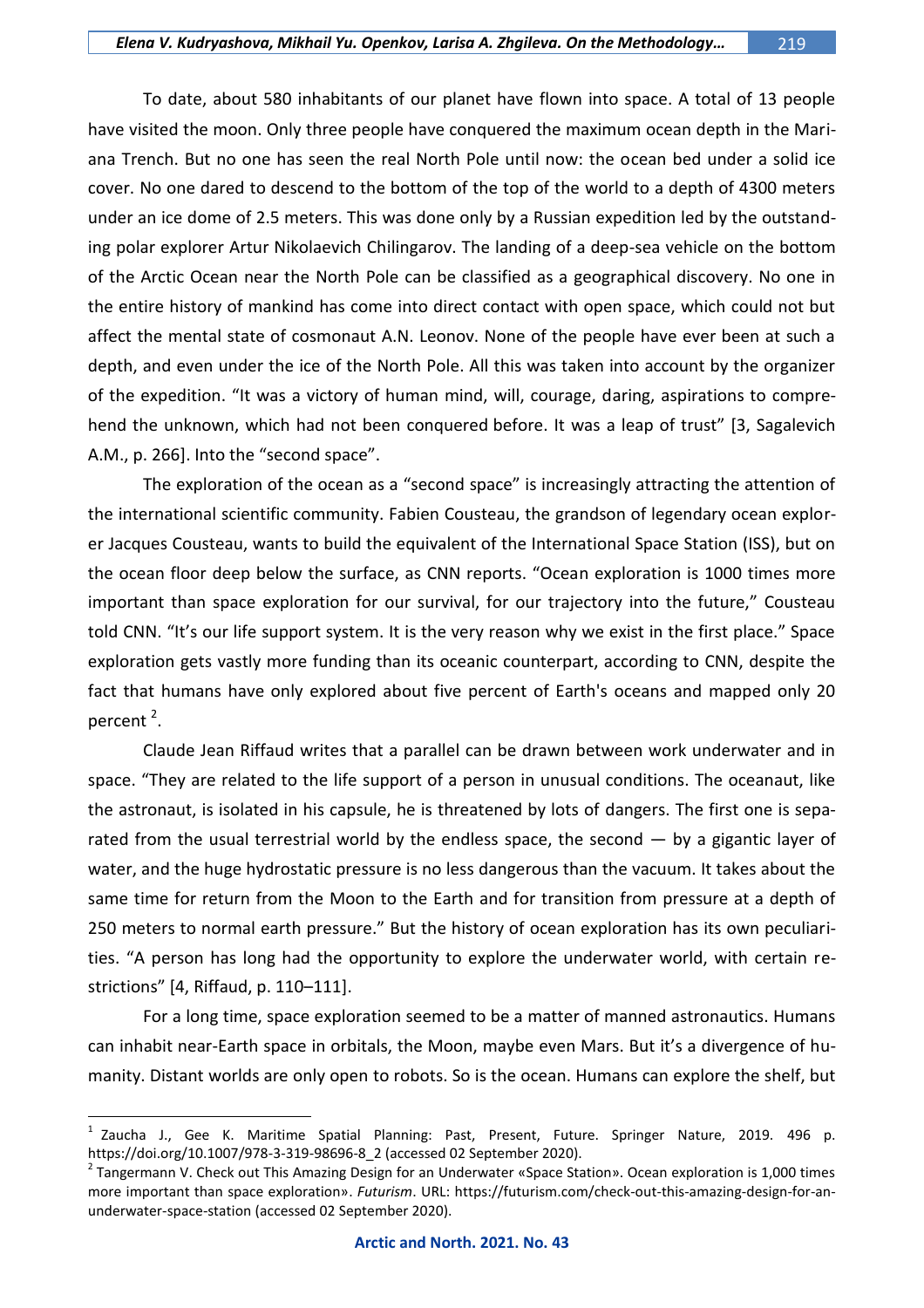great depths are a task for automata. The pioneering heroes are being replaced by robots. Thus, the Russian autonomous vehicle "Vityaz" made an expedition to measure the real depth of the Mariana Trench. As a result, its sensors recorded a depth of 10,028 meters. The duration of the underwater expedition, during which the "Vityaz" carried out mapping, photo and video filming, was about three hours. The apparatus functioned in a completely autonomous mode, the specialists just observed the progress of the operation. Full autonomous operation distinguishes the "Vityaz" apparatus from Japanese and American underwater devices that are engaged in scientific research in the area  $3$ .

What is so interesting about the Arctic in this respect? What could be a subglacial oceans methodology? The Arctic allows you to touch the mystery of life origin on other ice worlds.

A recent analysis of images of the automatic interplanetary probe New Horizons, taken by scientists at the University of California, showed that immediately after formation, Pluto could be so warm that an ocean of liquid water existed on its surface. The giant Sputnik Planitia glacier is located exactly in the *anti-charon* zone. It is placed in area that is opposite to the section of Pluto's surface where Charon (Pluto's satellite), tied by tidal forces, always stands directly overhead. This could happen only if Pluto's inner rocky core and its outer ice crust are not connected to each other by frictional force due to the existence of an ocean with liquid water under the ice crust. Could this ocean be inhabited? According to astrobiologists, liquid water is a fundamentally necessary factor for the existence of life, along with the molecules of organic substances and the flow of energy. All these conditions may be available on Pluto and other worlds with internal oceans, such as Europa and Enceladus [5, Stern A., p. 355–357]. Half the mass of Charon's inner core is water ice. It is known that during the satellite formation, its core was hot, making water ice liquid. Ice freezing caused internal expansions, resulting in a huge tectonic belt. The northern and southern hemispheres of Charon are separated by a huge complex of valleys and rocks, which stretches for more than 1,500 km at an acute angle from the equator from southwest to northeast.

Pluto is not the first ocean world. Astronomers hope to explore giant pools of liquid water on the moons of Saturn and Jupiter. Perhaps the most famous of these is Enceladus, one of Saturn's moons. In 2004, the interplanetary station "Cassini" discovered huge water geysers up to 250 kilometers high above its south pole, which became important evidence of existence of a global ocean under the solid surface. According to estimates, its depth reaches 45 kilometers, which is four times deeper than the Mariana Trench. The thickness of the ice layer over the ocean is from 18 to 22 kilometers (although ice at the south pole is believed to be much thinner: from 2 to 5 kilometers).

Another famous example of the ocean world is Europa, a small moon of Jupiter with a radius four times smaller than the Earth's (by the way, this is the smallest of the planet's moons dis-

<sup>&</sup>lt;sup>3</sup> Noveyshiy rossiyskiy glubokovodnyy apparat «Vityaz» opustilsya na dno Marianskoy vpadiny [The newest Russian deep-sea vehicle "Vityaz" sank to the bottom of the Mariana Trench]. URL: https://www.militarynews.ru/story.asp?rid=1&nid=531602&lang=RU (accessed 02 September 2020).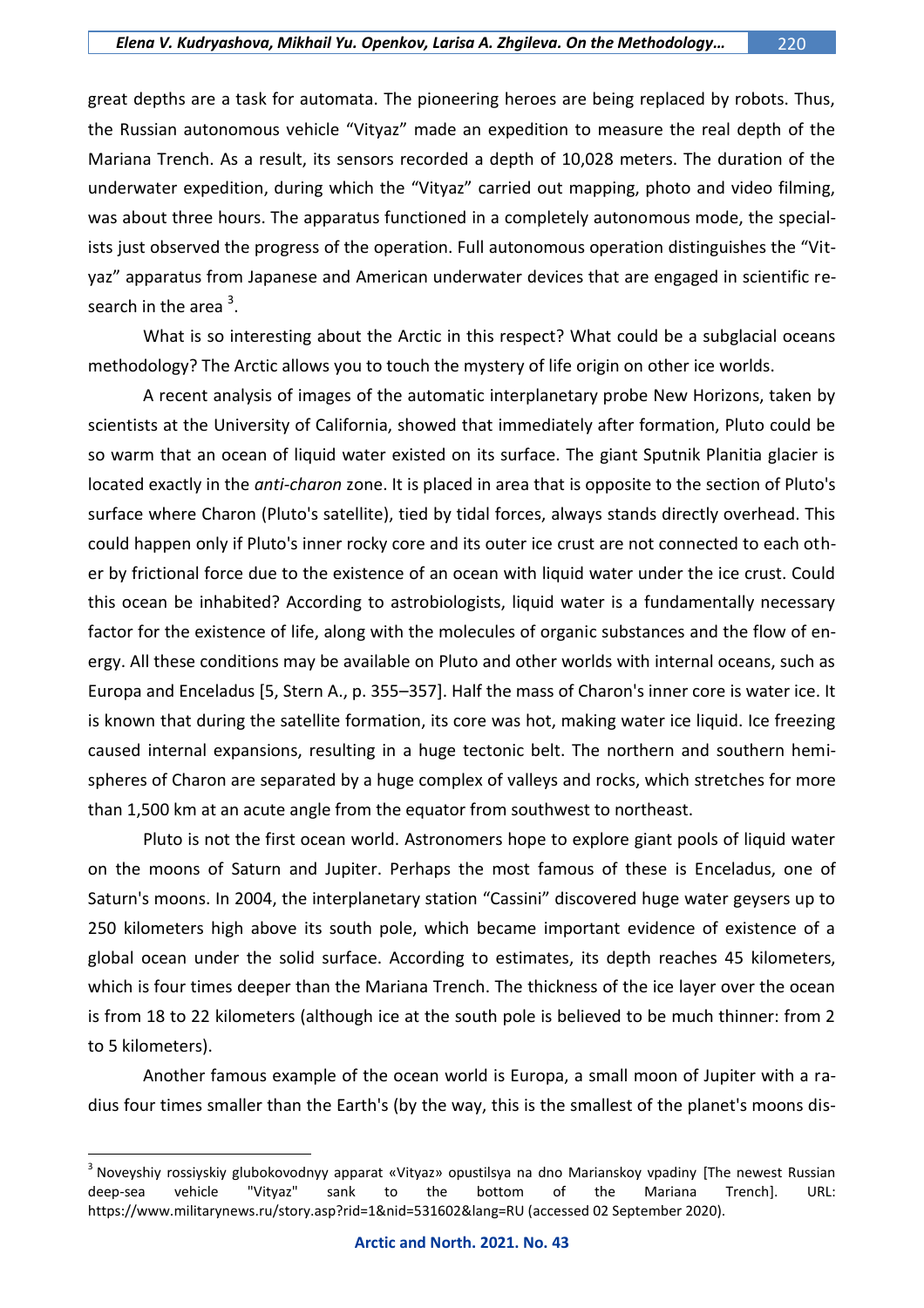covered by Galileo). Scientists suggest that a salty ocean is hidden under its icy surface, the depth of which should be one tenth of the entire radius of a celestial body. The volume of water in the "European Ocean" is two to three times greater than in the World Ocean on Earth, and it is preserved in liquid form due to tidal forces. This fairly common mechanism for heating celestial bodies without using the energy of the Sun or internal radioactivity works this way: when a moon orbiting Jupiter comes close to a gas giant, the gravity of the latter flattens it slightly, and it stretches along the direction of the planet. Then, when the celestial body moves away from Jupiter, Europa again takes on a spherical shape. Such regular deformations promote mixing and heating of the subsoil, which prevents the subglacial ocean from freezing, and also creates partially melted "pockets" throughout the entire outer shell of Europe  $^4$ .

Triton was born in the Kuiper Belt, a ring of ice rocks orbiting the Sun outside the planets. Early in their lives, Neptune and Uranus engaged in an intricate dance that transported them and the Kuiper belt to their present locations. This cosmic accident also allowed Neptune to capture at least one Kuiper belt object, Triton, as the moon. The surface of Triton probably felt the first bursts of activity during this violent takeover. Tidal heating caused by energy dissipation during this takeover and slow circulation of its orbit probably caused geological activity at the surface. The ice may have moved or melted, and its internal structure may have been slightly affected. But this event alone, happened billions of years ago, is not enough to preserve the freshness of Triton's surface. Something else must be heating its interior today to create a liquid ocean. On Europa, the variable gravity tug of Jupiter and its moons may help preserve the ocean, but Triton is Neptune's only large moon. Instead, Triton's orbital tilt could lead to formation of a liquid ocean. Although the Moon is always turned with one side to its planet, its orbital retrograde motion occurs above and below the equator of Neptune, which allows its poles to experience the changing seasons, and the giant planet's gravitational action effects Triton's inner surface  $^5$ .

Astronomers analyzed the data obtained by the Dawn spacecraft between 2015 and 2018. The results suggest that there is a salty ocean beneath the surface of Ceres. It is also possible that the celestial body was geologically active not so long ago. The Dawn spacecraft orbited Ceres, a dwarf planet and the largest known object in the asteroid belt, from 2015 to 2018 until it ran out of fuel. In the final phase of Dawn's operation, it entered orbit just 35 km above the surface of Ceres. Its goal was to analyze the structure of the Occator crater, since scientists noticed salt deposits on its surface, which were thought to get there from the subsurface ocean. In the first

<sup>&</sup>lt;sup>4</sup> Ulasovich K. Na Plutone, okazyvaetsya, est' drevniy okean vody. Uzhasno interesno, chto tam proiskhodit, – no dlya nachala pridetsya izuchit' okeany Entselada i Evropy [It turns out that Pluto has an ancient ocean of water. Terribly interesting what is happening there — but first you have to explore the oceans of Enceladus and Europa]. URL: https://meduza.io/feature/2020/06/24/na-plutone-okazyvaetsya-est-drevniy-okean-vody-uzhasno-interesno-chtotam-proishodit-no-dlya-nachala-pridetsya-izuchit-okeany-entselada-i-

evropy?utm\_source=twitter&utm\_medium=main (accessed 20 September 2020).

<sup>5</sup> Redd N. T. What lies beneath Triton's ice. *Astronomy*. URL: https://astronomy.com/magazine/2019/08/what-liesbeneath-tritons-ice?utm\_source=asytwitter&utm\_medium=social&utm\_campaign=asytwitter (accessed 20 September 2020).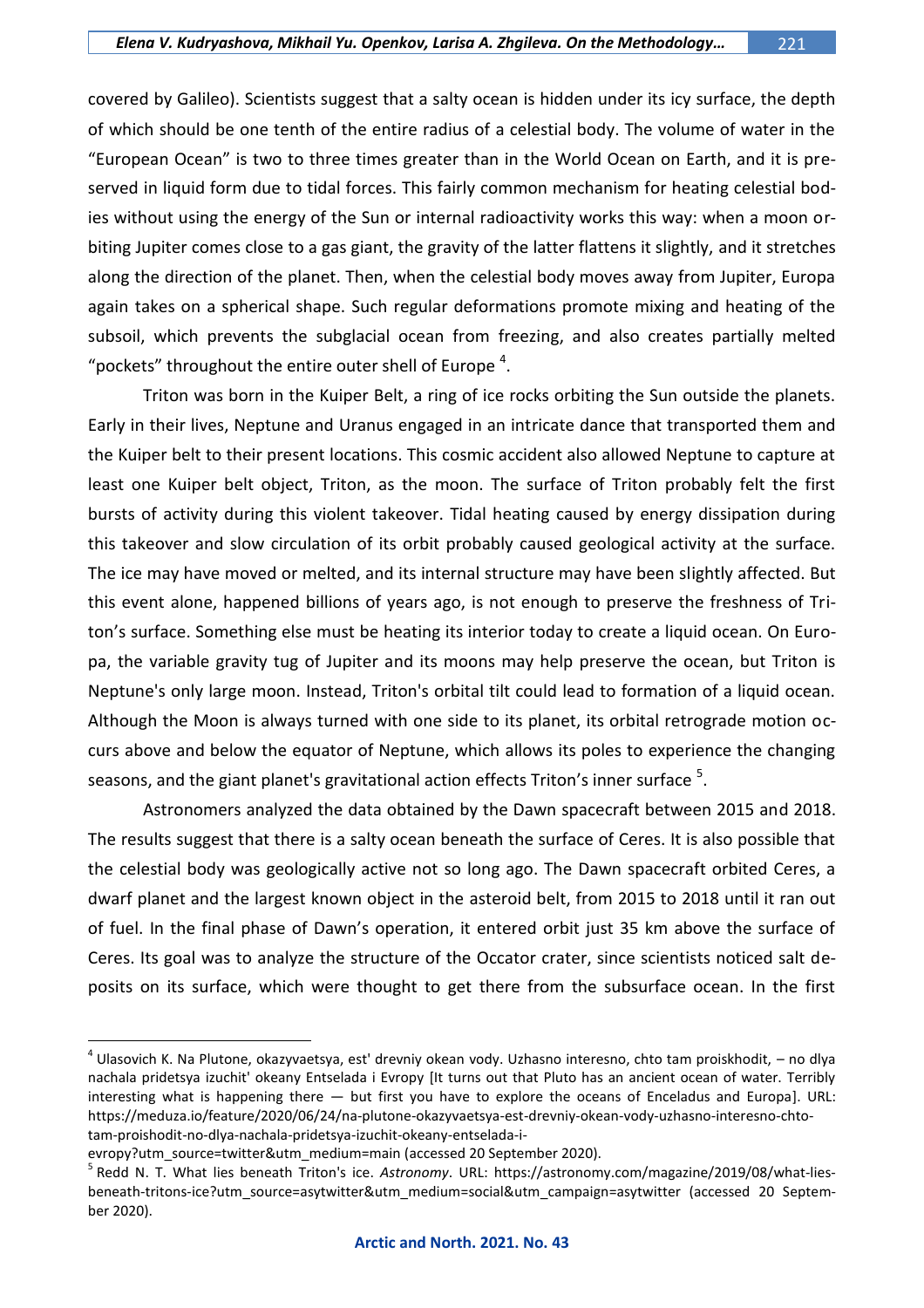phase of the work, astronomers analyzed high-resolution gravity data and images from the spacecraft and discovered that there is a huge reservoir of salt water deep under the Occator crater. Researchers suggest that the impact of a celestial body that created the Occator crater could have caused the rise of salt water to its surface. Then scientists investigated the composition of the hard crust of Ceres. They hypothesized that the dwarf planet experienced a period of cryovolcanic activity that began about nine million years ago and continued until recently. In a separate work, astronomers showed that the hills in the Occator crater could have formed by the freezing of lava flows after the impact of celestial bodies on the surface of Ceres. It means that cryogenic processes are possible not only on Earth and Mars, but also on Ceres. The age of Occator is estimated at about 20 million years, while the age of the light deposits — several million years. Therefore, scientists were inclined to the second hypothesis, according to which water and soda are contained at a greater depth in the form of a saturated liquid solution and rise to the surface due to cryovolcanic activity. The detected gravity anomalies suggest that there is indeed a reservoir of fluid under the crater <sup>6</sup>.

The gas giant Jupiter was believed to be responsible for the tidal heating of the liquid interior of its moons. In a new study, scientists at the University of Arizona believe that the satellites are able to warm themselves up due to the mutual gravitational influence that exists between them. According to the researchers' new model, Jupiter's influence cannot create tides at the right frequency to resonate with moons, because their oceans are considered too deep. When researchers added the gravitational influence of other moons, they noticed tidal forces approaching the natural frequencies of the satellites. When the tides created by other objects in the Jupiter satellite system match the natural resonance frequency of each moon, then the moon begins to heat more than due to the tides raised by Jupiter alone, and in the most extreme cases it can cause ice melting. According to experts, for moons to experience tidal resonance, their oceans must be tens to hundreds of kilometers – at most a few hundred miles – thick, which is in range of scientists' current estimates. Researchers believe that protecting sub-ice oceans from freezing requires a delicate balance between internal heating and heat loss, and yet there is some evidence that Europa, Ganymede, Callisto, and other moons could be ocean worlds. For example, volcanic activity is observed on the moon Io, which, according to scientists, is one of the consequences of tidal heating. "These tidal resonances were known before this work, but only known for tides due to Jupiter, which can only create this resonance effect if the ocean is really thin (less than 300 meters or under 1,000 feet), which is unlikely," — says the study's lead author Hamish Hay in one of his interviews<sup>7</sup>.

 $^6$  Pod poverkhnost'yu Tserery nakhoditsya okean solenoy vody [Beneath the surface of Ceres is an ocean of salt water]. URL: <https://indicator.ru/astronomy/pod-poverkhnostyu-cerery-okean-solenoi-vody-10-08-2020.htm> (accessed 27 September 2020).

 $<sup>7</sup>$  Mace M. Jupiter's Moons Could be Warming Each Other. The gravitational push and pull by Jupiter's moons could</sup> account for more warming than the gas giant Jupiter alone. *News of the University of Arizona*. URL: https://news.arizona.edu/story/jupiters-moons-could-be-warming-each-other (accessed 27 September 2020).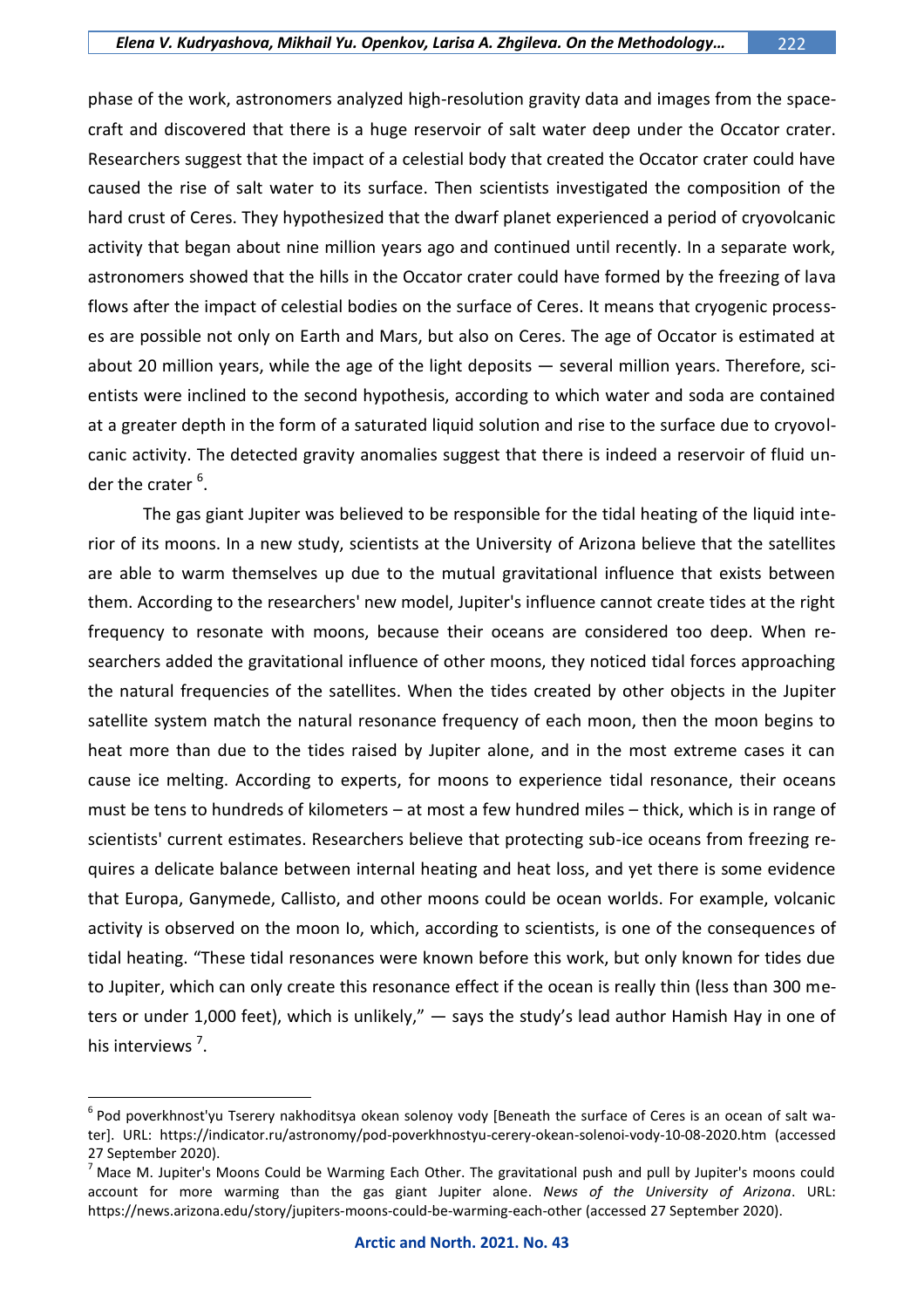When the tides created by other objects in the Jupiter satellite system match the natural resonance frequency of each moon, then the moon begins to heat more than due to the tides raised by Jupiter alone, and in the most extreme cases it can cause ice melting. According to experts, for moons to experience tidal resonance, their oceans must be tens to hundreds of kilometers – at most a few hundred miles – thick, which is in range of scientists' current estimates. Nevertheless, there are some reservations to the researchers' conclusions. Their model assumes that tidal resonances never get too extreme, Hay said. He and his team want to return to this variable in the model and see what happens when they lift that constraint. Hay is hoping that future studies will be able to infer the true depth of the oceans within these moons. Warm deep oceans are the main hope of those seeking extraterrestrial life in the solar system. None of the ice worlds have been properly studied, but astronomers already have many specific plans for research missions  $^8$ .

The Arctic can become a testing ground for such missions.

For example, the American space agency NASA is planning a mission to Jupiter's satellite Europe in order to search for life in the oceanic worlds. Engineers at NASA Jet Propulsion Laboratory in Pasadena have created the Buoyant Rover for Under-Ice Exploration (BRUIE), which is currently being tested in Antarctica. A three-foot (1 meter) floating all-terrain vehicle equipped with two wheels for rolling under the ice can take pictures and collect data in an important area where water and ice meet <sup>9</sup>.

From the above, **the methodology of subglacial oceans** is the following: Based on the universality of the scientific method, what is suitable for space can be applied to study our planet. We can talk about the equivalence of space and Arctic technologies. By studying Arctic Ocean, we are exploring all possible subglacial oceans. For example, one of the activities of the robotics departments can be reoriented towards the development of robots for autonomous exploration of the Arctic. Subsequently, they can be used in outer space in the study of sub-ice oceans of other celestial bodies.

This research touches upon the essence and origin of life, possibility of its occurrence in a closed hydrospace. A group of researchers from the Free University of Berlin have found data indicating the existence of life in the subglacial ocean of Enceladus. Traces of organic compounds in plumes that burst from the moon surface may be the building blocks of amino acids, the precursors of terrestrial life forms. It is not known if amino acids are needed to build alien lifeform, but finding the molecules that form amino acids is an important piece of the puzzle.

The plumes are ejected from the surface of Enceladus after mixing with water from the moon's giant sub-ice ocean, and then the material is ejected in the form of water vapor and ice

<sup>8</sup> Hay Hamish C.F.C., Trinh A., Matsuyama I. Powering the Galilean Satellites with Moon-Moon Tides. *Geophysical Research Letters*. 2020. Volume 47. Iss. 15. DOI: https://doi.org/10.1029/2020GL088317. URL: https://agupubs.onlinelibrary.wiley.com/doi/10.1029/2020GL088317 (accessed 27 September 2020).

<sup>9</sup> Samuelson A. Aquatic Rover Goes for a Drive Under the Ice. *Jet Propulsion Laboratory California Institute of Technology*. URL: https://www.jpl.nasa.gov/news/news.php?feature=7543 (accessed 27 September 2020).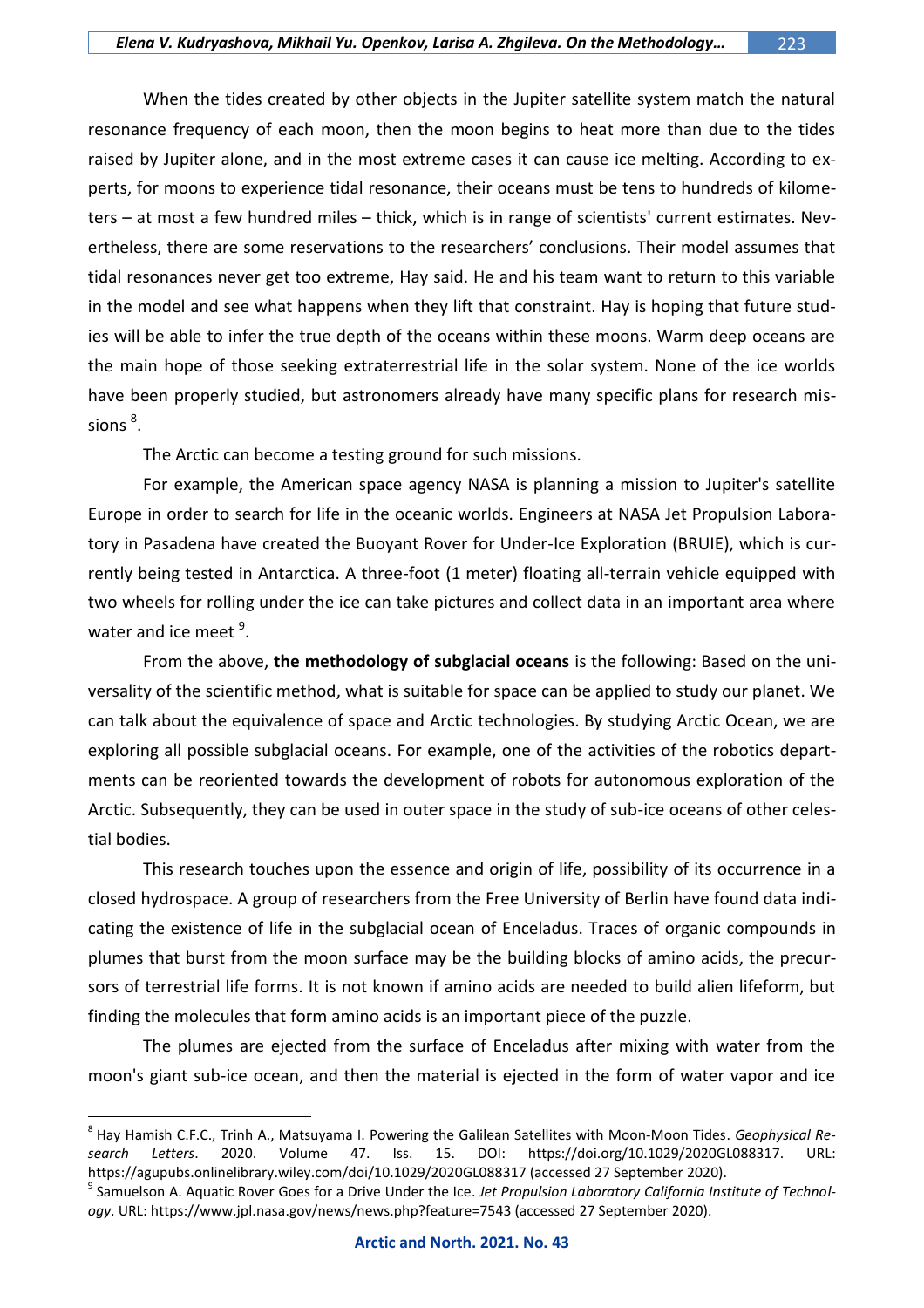grains. NASA's Cassini spacecraft was able to analyze it using an onboard mass spectrometer. The news appeared after another group of researchers suggested in 2018 that complex organic molecules float on the surface of Enceladus's vast subsurface ocean. In June, a team from the Washington University discovered that the ocean is nutrient-rich and livable.

In the Earth's ocean, plankton is the basis of life: where phytoplankton (photosynthesizing unicellular algae) appears in the mass, life begins. It releases oxygen, which the oceans produce more than all forests in the world. In the northern seas, the appearance of phytoplankton is tied to the appearance of the sun after a long polar night. Cold seas are more saturated with oxygen than warm ones (the solubility of gases in water increases with decreasing temperature). The presence of a sufficient amount of oxygen and food leads to explosive outbreaks of abundance, because the plankton biomass in the northern seas can be unimaginably huge [6, Semenov A., p. 15].

This is the difference between the terrestrial arctic seas from the subglacial oceans on other celestial bodies. It is obvious that anoxic life is possible there, as in the deep oases of the Earth's ocean. Such oases are usually located along rift ridges.

Space technology is generally sterile. Researchers are seeking sterility in order not to pollute other planets. This means that space technologies are environmentally friendly. This is very important for such a sensitive region as the Arctic.

Many of the robotic gliders and floating sensor stations currently monitoring the world's oceans are effectively treated as disposable devices. "This is because the research community has a limited number of both ships and funding to retrieve drones after they've accomplished their mission of beaming data back home. That's not only a waste of money, but may also contribute to a growing assortment of abandoned lithium-ion batteries polluting the ocean with their leaking toxic materials," said Yi Chao, president and CEO of the Seatrec startup. Seatrec's energyharvesting system works by taking advantage of how certain substances transition from solid-toliquid phase and liquid-to-gas phase when they heat up. The company's technology uses pressure changes resulting from such phase changes to generate electricity. The startup is working to adapt its system to work with autonomous underwater gliders. To make the phase changes happen, Seatrec's solution taps the temperature differences between warmer water at the ocean surface and colder water at the ocean depths. "Even a relatively simple robotic probe can generate additional electricity by changing its buoyancy to either float at the surface or sink down into the colder depths." <sup>10</sup> This fits well with the green economy and the use of renewable energy sources.

Among all the possible applications, startup founder Yi Chao is particularly excited about the prospect of Seatrec's renewable power technology enabling underwater drones and floaters to collect oceanographic data for much longer periods of time. He spent most of two decades working at NASA Jet Propulsion Laboratory (JPL) in Pasadena, California, where he helped develop a satellite designed to monitor the Earth's oceans. He and the JPL engineering team that devel-

 $\overline{a}$  $10$  Ibid.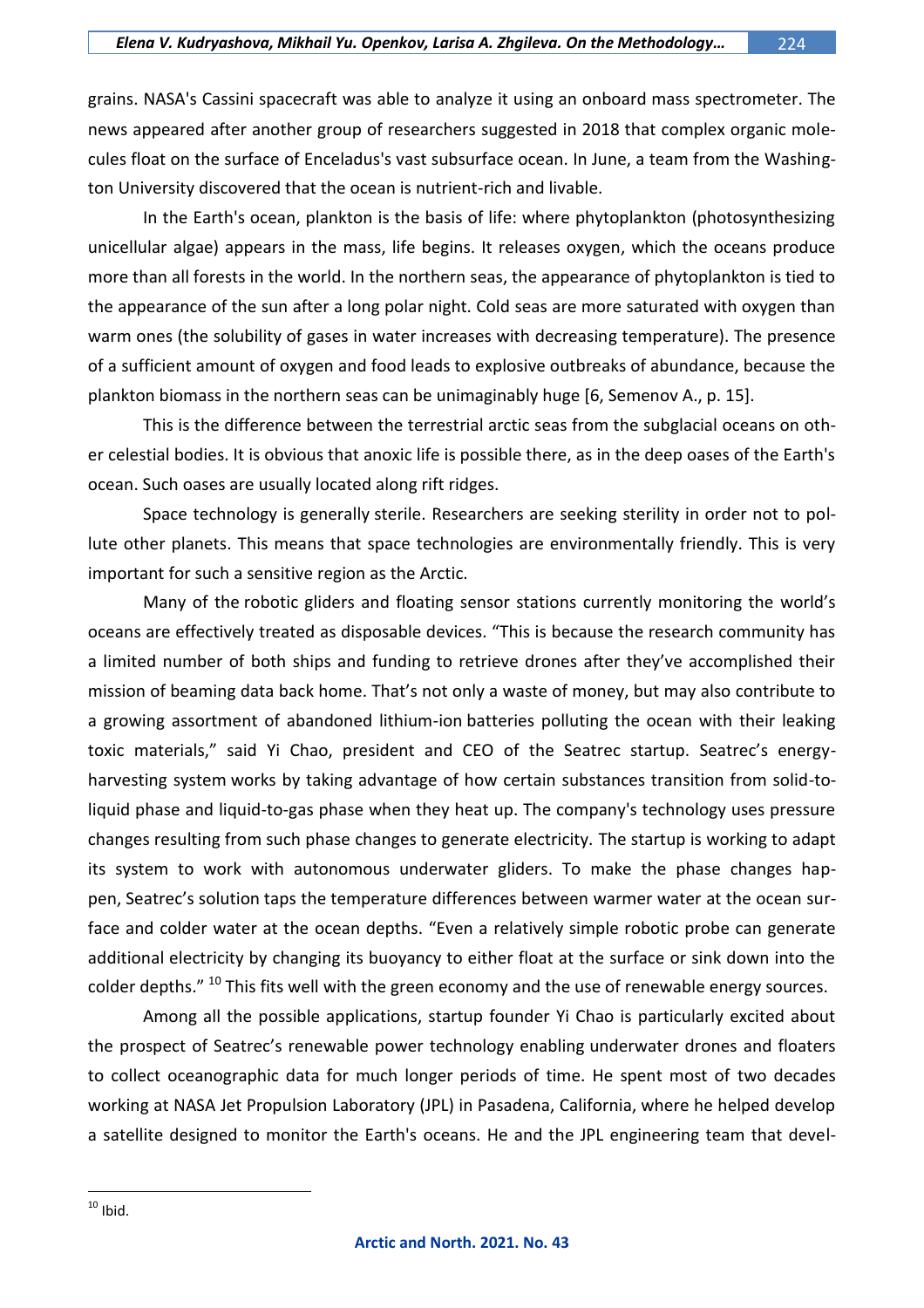oped Seatrec's core technology believe that swarms of underwater drones can provide a continuous monitoring network to truly begin understanding the oceans in depth  $^{11}$ .

The unity of world science is manifested in the project for the study of subglacial oceans. The efforts of all countries within the Arctic Circle can be united. Finally, a kind of *dream project* arises. Such a project does not bring immediate benefits, but its development significantly promotes science and technology, attracts young, promising personnel who are in love with the Arctic, and engages young people to the field of scientific research. It develops a cosmic worldview, allows considering the Universe as a whole, because the Earth is one of the many worlds covered by the ocean.

In conclusion, we must recall why it is important to refer to methodology. It is known that the construction of methods dates back to the late 19th – early 20th centuries  $^{12}$ . In conclusion, we must recall why it is important to refer to methodology. It is known that the construction of methods dates back to the late 19th – early 20th centuries. V.M. Rozin identifies a number of features characteristic of this trend. "Generally, methods are understood as methods of correct thinking, and the criteria for correctness can be different (consistency, creation of conditions for further development of thinking, the possibility of building new knowledge). Methods are created by methodologists, but based on already emerging patterns of thinking, which are described and analyzed from a certain angle of view. Methods are addressed to certain audiences (in particular, scientists), who impose certain requirements on the content and form of these methods. We get *a specific methodology of research* <sup>13</sup>. According to G.P. Shchedrovitsky, *methodology* is the doctrine of thinking and action. From thinking according to the schemes of two or many knowledge, the task of *configuring knowledge* follows quite naturally. "Collective forms of methodological thinking contribute to the fact that methodological thought is constructed in such a way as to prepare the conditions for the next new thought. Modern methodology sees its purpose in restructuring and reforming unsatisfactory forms and ways of thinking and in building ways of thinking that allow solving fundamentally new problems and tasks. Methodological thinking is open to criticism, it waits for it, exposes its thoughts for discussion to interested subjects. The third main characteristic is the reliance in solving methodological problems and tasks on modern intellectual technologies and the scientific study of thinking" [7, V.M. Rozin, p. 98].

From the above, our proposal for the methodology of subglacial oceans is following:

1. Based on the universality of the scientific method, what is suitable for space can be applied to study our planet. We can talk about the equivalence of space and Arctic technologies. By studying Arctic Ocean, we are exploring all possible subglacial oceans.

 $\overline{a}$ 

 $13$  Ibid.

 $11$  Ibid.

<sup>12</sup> Rozin V.M. Rekonstruktsiya «Logiko-filosofskogo traktata» L. Vitgenshteyna [Reconstruction of the "Logical-Philosophical Treatise" by L. Wittgenstein]. URL: http://www.e-notabene.ru/fr/article 571.html#4 (accessed 27 September 2020).